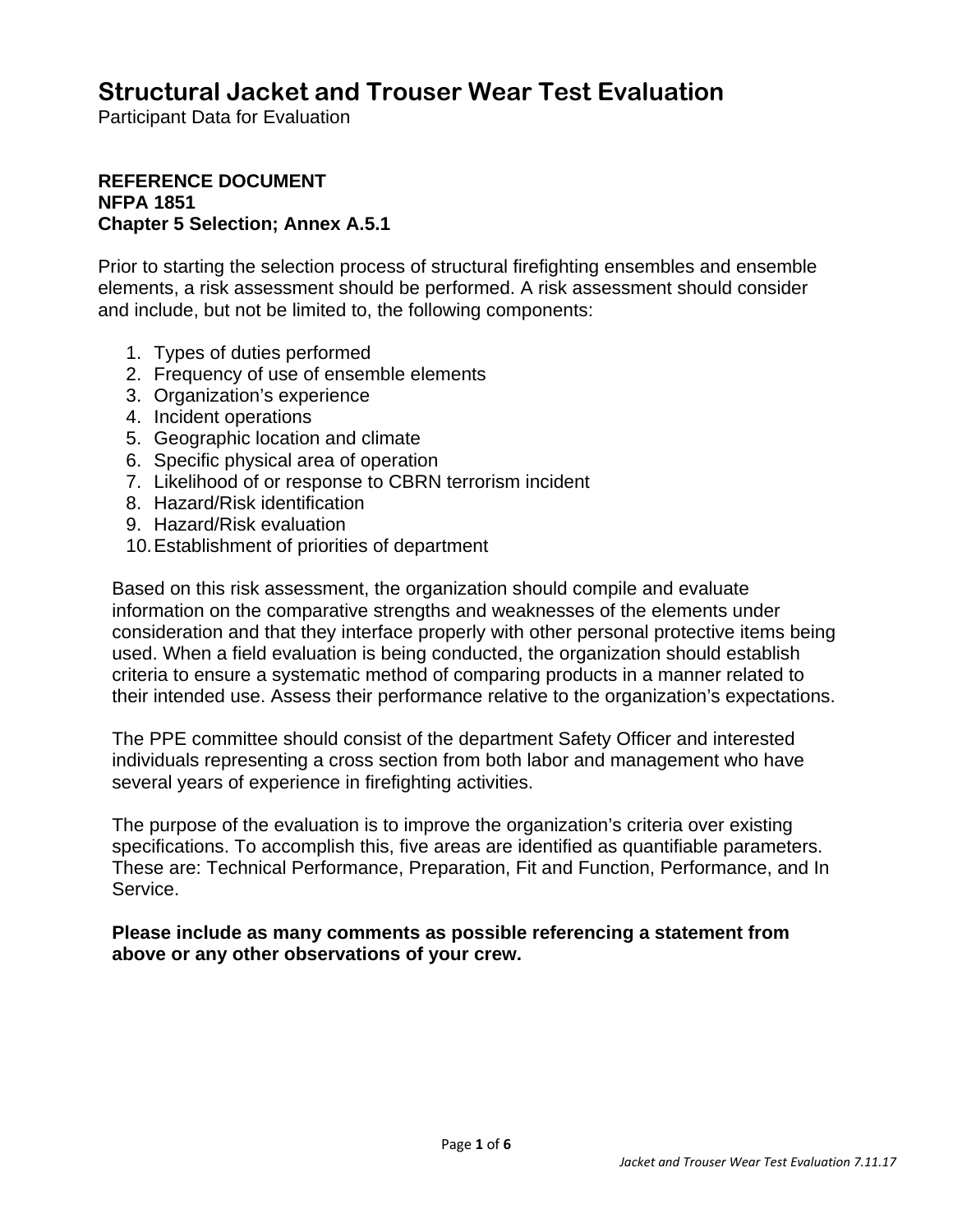# **WEAR TEST EVALUATION DOCUMENTATION JACKET AND TROUSER**

| <b>Department Name:</b>                       |              |                                       |  |
|-----------------------------------------------|--------------|---------------------------------------|--|
| Evaluator:                                    |              |                                       |  |
| Form Completed By:                            |              |                                       |  |
| <b>Evaluation Start Date:</b>                 |              | Evaluation<br><b>Completion Date:</b> |  |
| <b>Application:</b>                           | □ STRUCTURAL | □ PROXIMITY                           |  |
|                                               |              |                                       |  |
| Manufacturer:                                 |              |                                       |  |
| <b>Manufacturer Model:</b>                    |              |                                       |  |
| Manufacturer<br><b>Identification Number:</b> |              |                                       |  |
| Manufacture Date:                             |              |                                       |  |

#### **SAFETY INSPECTION**

| <b>RATING</b>          | <b>PASS</b> | <b>FAIL</b> |
|------------------------|-------------|-------------|
| <b>Proper Fit</b>      |             |             |
| Jacket/Trouser Overlap |             |             |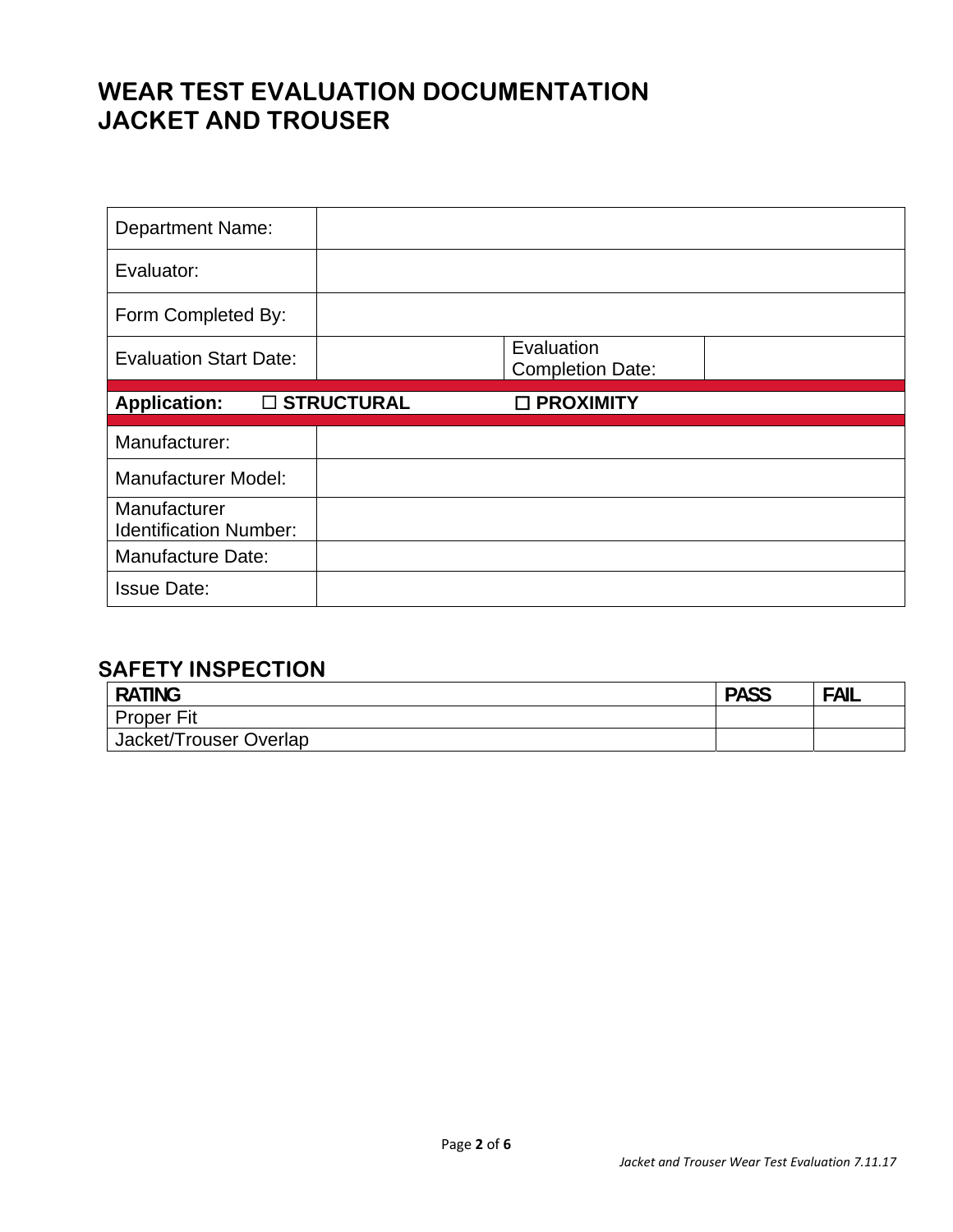#### **WEAR TEST EVALUATION DOCUMENTATION JACKET AND TROUSER BASIC FUNCTIONALITY**

| <b>RATING</b>                                  | <b>Best</b> | Good | Acceptable | Poor | Unacceptable |
|------------------------------------------------|-------------|------|------------|------|--------------|
| <b>SCORE</b>                                   | Ø           |      |            | 3    |              |
|                                                |             | ✔    |            | ✔    |              |
| <b>JACKET</b>                                  |             |      |            |      |              |
| Rate interface with hood/shroud.               |             |      |            |      |              |
| Rate interface with gloves.                    |             |      |            |      |              |
| Rate interface with SCBA.                      |             |      |            |      |              |
| Rate interface trouser.                        |             |      |            |      |              |
| Rate ease of donning.                          |             |      |            |      |              |
| Rate ease of doffing.                          |             |      |            |      |              |
| Rate comfort and function of jacket<br>collar. |             |      |            |      |              |
| Rate deployment of jacket DRD.                 |             |      |            |      |              |
| Rate operation of wristlets.                   |             |      |            |      |              |
| Rate operation of pockets.                     |             |      |            |      |              |
| Rate operation of accessories (identify).      |             |      |            |      |              |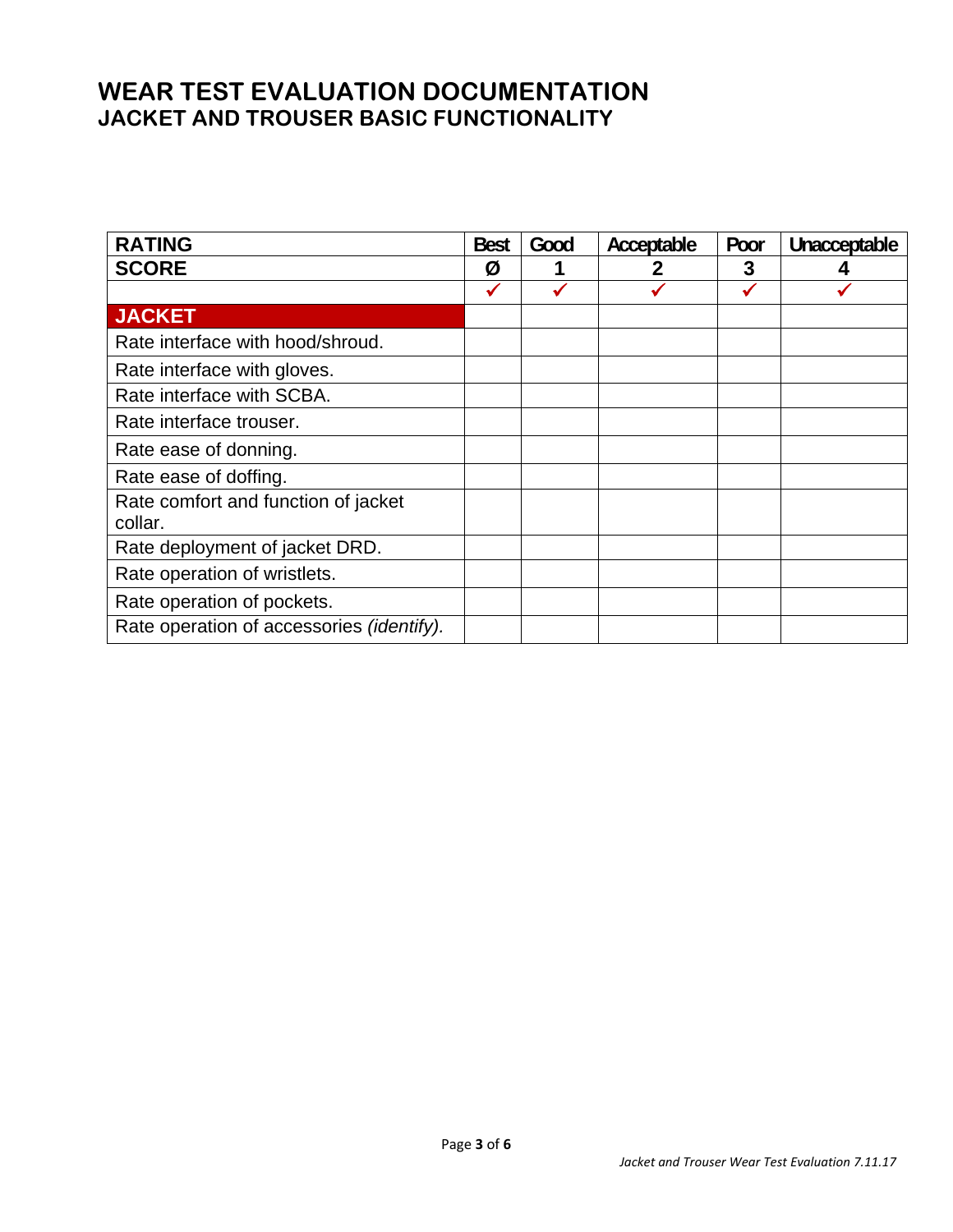#### **WEAR TEST EVALUATION DOCUMENTATION JACKET AND TROUSER BASIC FUNCTIONALITY**

| <b>SCORE</b><br>Ø<br>3<br>1<br>$\mathbf 2$<br>4                              |  |
|------------------------------------------------------------------------------|--|
|                                                                              |  |
| $\checkmark$<br>✓                                                            |  |
| <b>JACKET AND TROUSER</b>                                                    |  |
| Rate comfort and function of jacket body,                                    |  |
| jacket collar, and jacket sleeves by                                         |  |
| crossing chest with both arms, right over                                    |  |
| left, then left over right.                                                  |  |
| Rate comfort and function of jacket body,                                    |  |
| jacket collar, and jacket sleeves by                                         |  |
| simulating the operation of using a pike                                     |  |
| pole by reaching overhead with the                                           |  |
| arms. Repeat 5 times.                                                        |  |
| Rate comfort and function of jacket body,                                    |  |
| jacket collar, and jacket sleeves by                                         |  |
| placing arms at side and then extend<br>forward, to simulate reaching for an |  |
| object, one arm at a time.                                                   |  |
| Rate comfort and function of jacket body,                                    |  |
| jacket collar, and jacket sleeves by                                         |  |
| placing arms at side and then extend                                         |  |
| forward, to simulate reaching for an                                         |  |
| object, with both arms at the same time.                                     |  |
| Rate comfort and function of jacket body                                     |  |
| and trouser body by walking for a                                            |  |
| distance of 10 feet.                                                         |  |
| Rate comfort and function of jacket body,                                    |  |
| trouser body, and trouser knees by duck                                      |  |
| walking for a distance of 6 feet.                                            |  |
| Rate comfort and function of jacket body,                                    |  |
| trouser body, and trouser knees by                                           |  |
| crawling on all four extremities for a                                       |  |
| distance of 10 feet.                                                         |  |
| Rate comfort and function of jacket body,                                    |  |
| trouser body, and trouser knees by                                           |  |
| crawling flat as possible for a distance of                                  |  |
| 10 feet.                                                                     |  |
| Rate comfort and function of jacket body,                                    |  |
| trouser body, and trouser knees by<br>squatting.                             |  |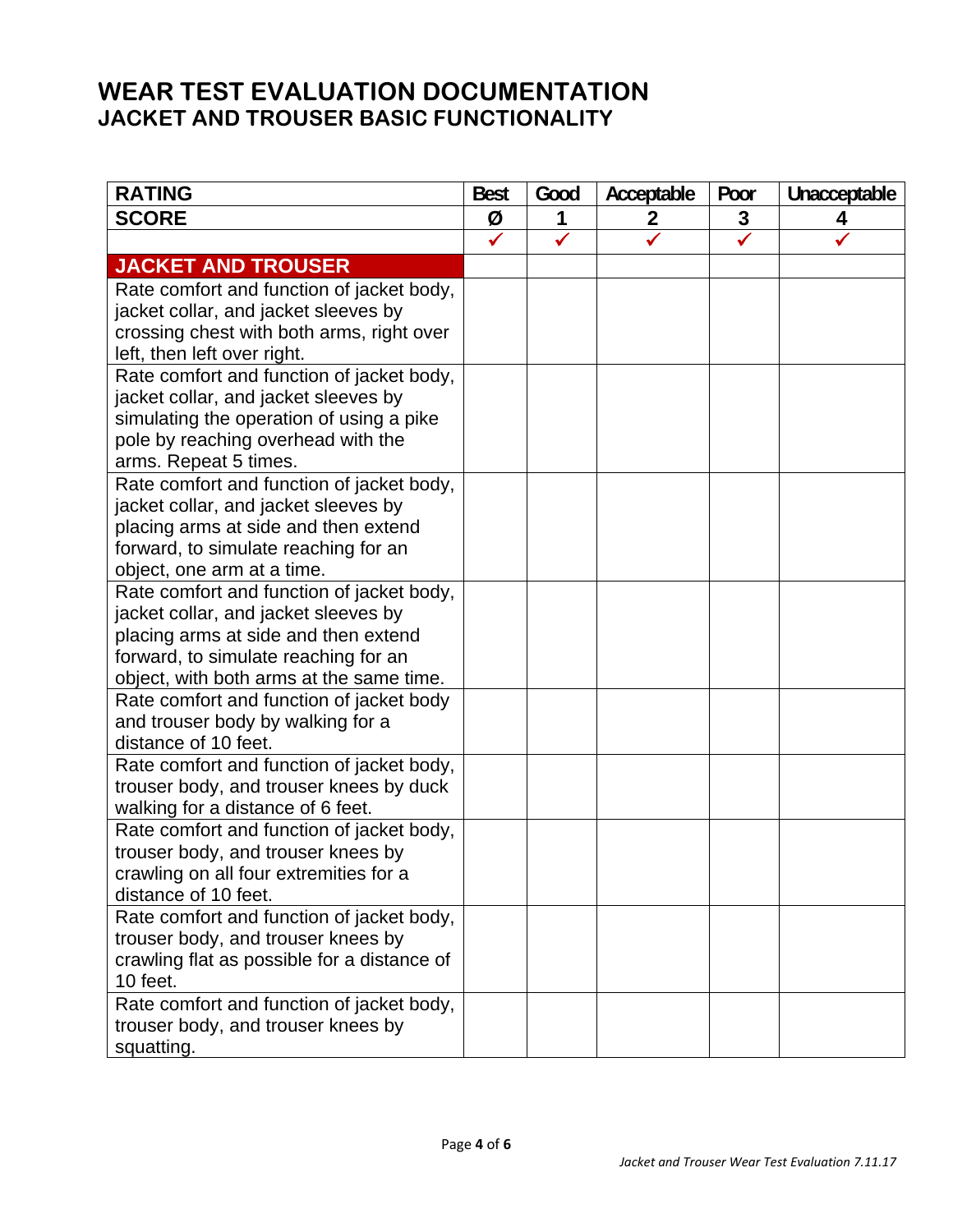#### **WEAR TEST EVALUATION DOCUMENTATION JACKET AND TROUSER BASIC FUNCTIONALITY**

| <b>RATING</b>                               | <b>Best</b> | Good | Acceptable | Poor | Unacceptable |
|---------------------------------------------|-------------|------|------------|------|--------------|
| <b>SCORE</b>                                | Ø           |      |            | 3    |              |
|                                             |             |      |            |      |              |
| Rate comfort and function of jacket body,   |             |      |            |      |              |
| trouser body, and trouser knees by          |             |      |            |      |              |
| simulating the operation of climbing a      |             |      |            |      |              |
| ladder by performing high knee bends,       |             |      |            |      |              |
| alternating left and right. Repeat 8 times. |             |      |            |      |              |
| Rate the ability of the jacket body to      |             |      |            |      |              |
| remain in position while the arms are in    |             |      |            |      |              |
| motion. Does arm movement result in the     |             |      |            |      |              |
| raising, lowering, or other movement of     |             |      |            |      |              |
| the jacket body.                            |             |      |            |      |              |
| For the jacket body, rate the jacket's      |             |      |            |      |              |
| range of motion with regard to head         |             |      |            |      |              |
| movement. Check for restrictions that       |             |      |            |      |              |
| impede range of motion of the head and      |             |      |            |      |              |
| neck forward, aft, and side to side. Check  |             |      |            |      |              |
| for pressure points on back of neck.        |             |      |            |      |              |
| Rate the comfort of the jacket as to how    |             |      |            |      |              |
| the jacket weight is distributed on the     |             |      |            |      |              |
| body.                                       |             |      |            |      |              |

### **JACKET IN SERVICE FUNCTIONALITY**

| <b>RATING</b>                                                                         | <b>Best</b> | Good | Acceptable | Poor | Unacceptable |
|---------------------------------------------------------------------------------------|-------------|------|------------|------|--------------|
| <b>SCORE</b>                                                                          | Ø           |      |            |      |              |
|                                                                                       |             |      |            |      |              |
| <b>VENTILATION AND OVERHAUL DRILL</b>                                                 |             |      |            |      |              |
| Rate jacket's ability to maintain proper<br>interface with the trouser throughout the |             |      |            |      |              |
| drill when working, with axe and pike<br>pole.                                        |             |      |            |      |              |